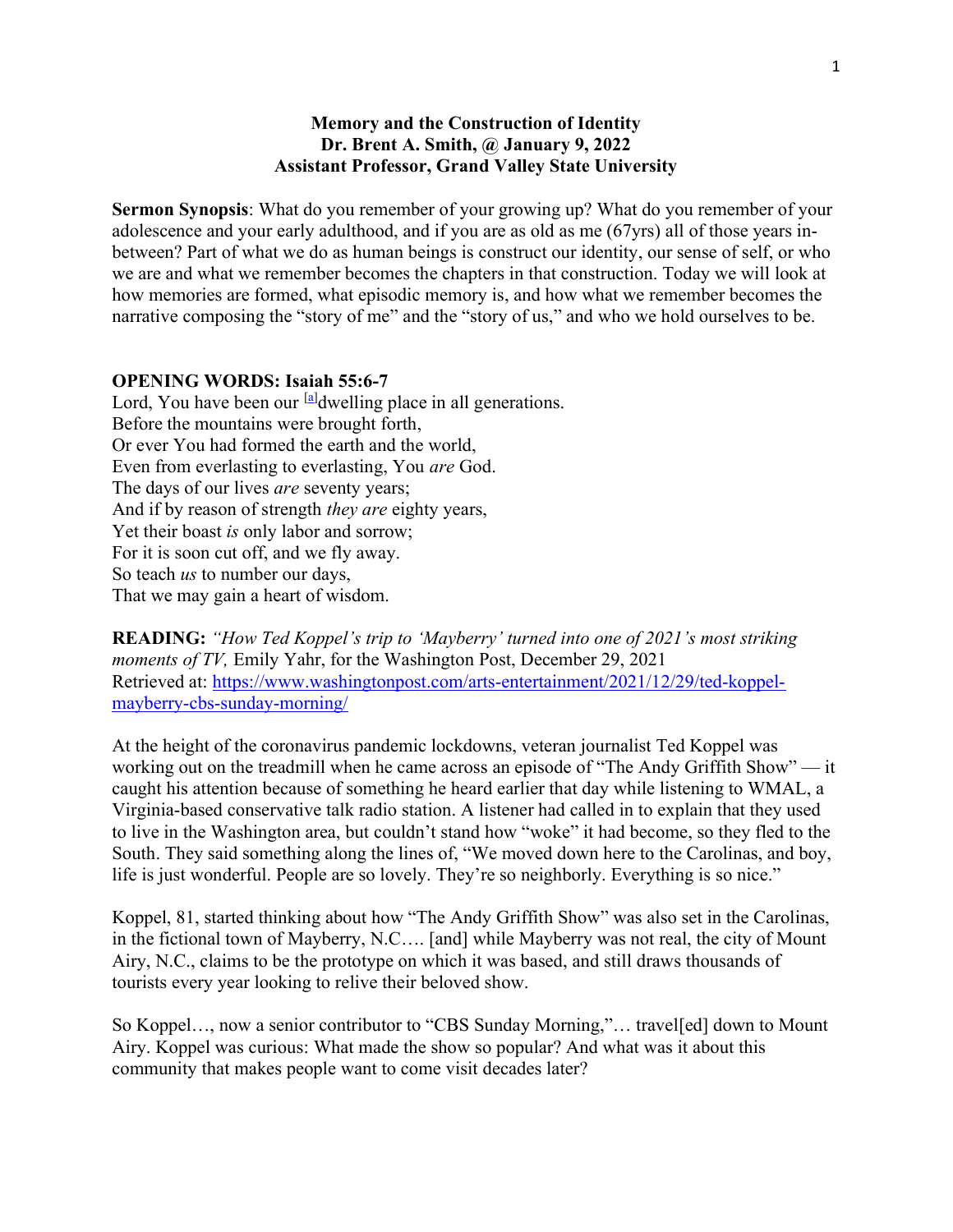What started with... general questions wound up... [as] one of the most striking TV segments of the year [about] the fierce nostalgia for a time and place that literally never existed…

"People looking back at that program seem to confuse the program with what reality was like in those days, wishing that we could only restore some of the good feelings, some of the kindness, some of the decency," Koppel said in an interview. "But what they're really reflecting on is not what was going on in a particular North Carolina community. What they're reflecting on is what was going on in the creative minds of a bunch of scriptwriters out in Hollywood..."

[What they're remembering was what they considered] an antidote to everything going on in the world at the time…: Tens of thousands of American troops killed in Vietnam War. Race riots throughout the country. Assassinations.

"If there's any period that matches our current period in terms of how terrible things were and how difficult things were, the 1960s were it," Koppel said.

Koppel's 13-minute segment... aired [last] September on "CBS Sunday Morning"... Kick[ed] off with the cheerful, whistled theme song, cameras show the Andy Griffith Museum and a vintage police car [in Mt. Airy]… [but took] a darker, more serious turn as Koppel interviews one man who says our "godless society" could use a dose of the good old days. "Back when neighbors were neighbors, and they provided for everybody else," the man explained.

"What you're saying is true of certain people," Koppel tells him. "If you were Black in the '60s, things were not all that good."

"That's true," the man admits.

Koppel also interviews a Black family who had lived in Mount Airy for decades, and as of the early 1970s, were turned away from eating in certain restaurants. Yet the siblings had all returned to their hometown. "Somehow Mount Airy becomes more complex with each conversation," Koppel said, adding that the town "is a place where fantasy and reality intersect."

Tourists talk to Ted Koppel in a trolley in Mount Airy, N.C…. [and] Koppel… just let the scene speak for itself. At one point, a tour guide comments: "… conversation about politics and division is what people come here to get away from. We don't care what color you are. We don't even care what your politics are. We just want to be good neighbors and treat everybody alike. And that's why they're coming here." The tourists yell "Amen!" and applaud. "That's what America should be," [another] says. [In a later interview on the segment, Koppel noted]: 'You do need to understand that what you're looking at here is not the original community that the show was — the show was not shot here. It wasn't about this place… But people shouldn't be hurt if somebody reminds them that they're not dealing with reality."

## **SERMON**

Thursday, I forgot to take my daily morning pills. I didn't realize that until Friday morning when I looked in my pill case, emptied the pills in the Friday slot, and saw the Thursday slot still filled.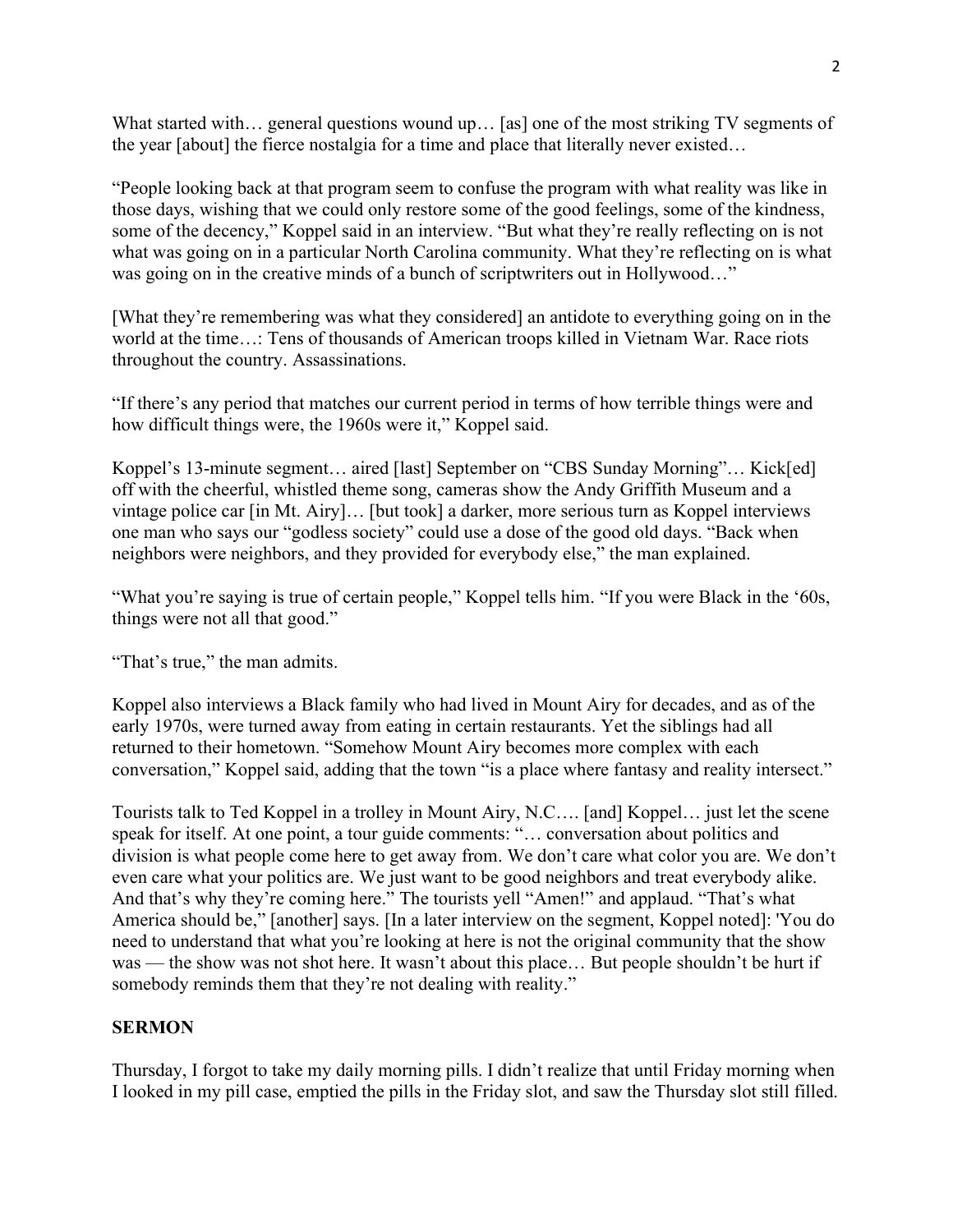I'll forget only occasionally but what made this different is I realized I have no recollection of the sequence of ordinary events that are usually so routine as not to be remembered. I couldn't remember how or that I had forgotten. It yielded a small, momentary panic involving identity. I couldn't remember being out of an ordinary sequence, and felt immediately but only momentarily a loss of who I am.

We rarely register and log into our memory for most of the events and activities of an ordinary day. Think of your drive here. How many different trees, homes, sidewalks, businesses you passed to get here that don't register deep enough to remember? And think of the number of people you've met in your life and I would bet you can't remember many of their names let alone facial features and sound of their voices. To note we can't remember the names and faces we've forgotten, is more than pointing out the obvious. It is to ask, what is memory? And especially, what is memory to identity?

Having by-passed the regular driving route a number of years ago to see downtown Mt. Airy, North Carolina, I can tell you I've seen it but can't remember enough to describe much of it. I can sing the high school alma mater of the TV characters of Andy and Barney as I've seen the episode several times but can't sing my own high school alma mater, a school I spend every school day in, for 3 whole years! And what of the comments of the current residents of Mt. Airy about the world they reside in? Our "godless society" could use a dose of the good old days. "Back when neighbors were neighbors, and they provided for everybody else",,, [or] "We don't care what color you are. We don't even care what your politics are. We just want to be good neighbors and treat everybody alike. And that's why [tourists come] here." [or] "That's what America should be." Does Mt. Airy stand-in for what Ted Koppel described, the "… place where fantasy and reality intersect." Or is it more than fantasy or reality or real-life, involving the way we use memory to construct identity, who we think we were and are?

I don't think the Mt. Airy residents are remembering any America that every existed. But, I don't think it's fantasy either. I think hope shapes how we remember and what we claim to remember, constructing an identity of who we think we are.

Memory is a complex mental operation and to understand it requires some distinctions between brain, mind, self, and consciousness. The brain is a body organ that generates electrical signals that the mind uses to produce thoughts, distinct but related. One can have some of the brain functioning with none of the mind producing thoughts, as in a coma. The brain is like the car and the mind is like the driver, as a car can start remotely. But, the mind cannot produce thoughts without the brain. The car doesn't go anywhere without a driver. Unless it is a driverless car, spelling the end of this as an analogy!

And some of the mind's thoughts construct the self, broken down by what one scholar called the "Me" and the "I." The "Me" is my self that I treat as an object, as in Brent was born in 1954, Brent is married to Pat, Brent forgot his pills last Thursday. The "Me" is the part of the myself I treat as an object I can know and which can evaluate things, like through memory. When I measure if I made a mistake, did I do that right? or did I speak truthfully? But the other part, called by that same scholar the "I," is the part of myself that is a subject experiencing life immediately, now, the feeling part of knowledge like sitting on Muskegon Beach during a warm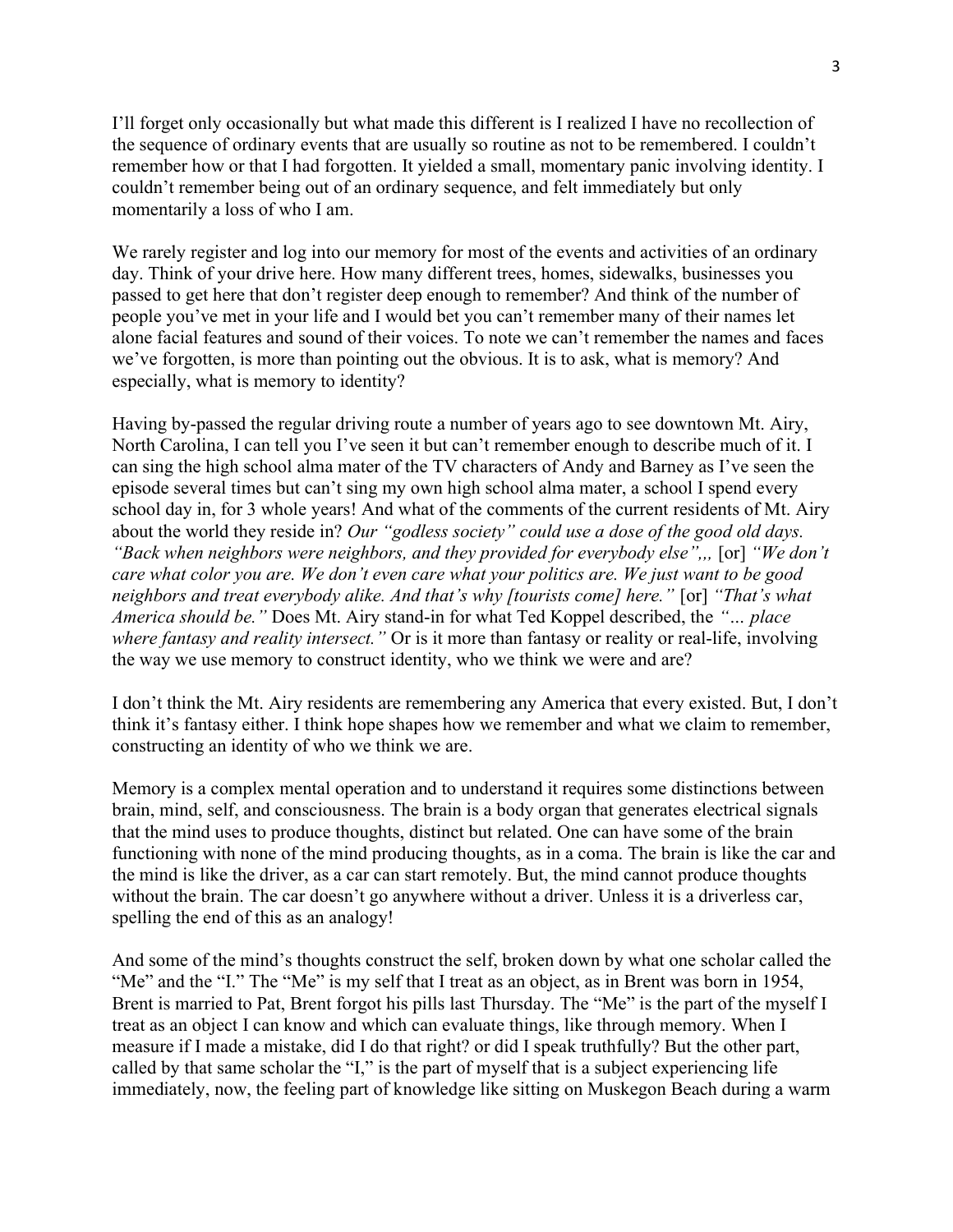summer evening, gentle waves flowing over your feet, watching the sun disappear. But, you see, I just used the "Me," the self as an object remembered, to generate the feelings of the "I," the self as subject, because it ain't summer, it ain't warm, and the waves ain't gentle. I merged the "Me," created by a personal memory of sitting on Muskegon Beach on a summer's twilight last summer, with the "I," the subject that experiences and feels when it does sit there at that time that it sits. And to top it all off, I've never even been to Muskegon Beach, though I have sat on the Lake Michigan shore!

Consciousness, our sense of who we are, where we are, right now, is intimately involved with the "Me," the "I," and the various ways they are merged to create who we think we are, where and when we think we are, now, in the past, as a sequence.

The "Me" as an object that I can conjure up right now from memory – Brent's best friend when he was 19 was Richard Toumey – gets mixed in with the I" as a subject feeling that constructed memory while sitting at Richard Toumey's Memorial Service a week ago in Indianapolis. But, the feeling of the "I" is so strong and immediate that I do not think about, reflect upon, evaluate what memory brings forward and the way in which it presents the "Me" incompletely.

Because memory involving time and sequence – called episodic memory, that this event preceded that event and was followed by still this other one – which involves time cells in the hippocampus. The "I" that is the subject, the experiencing self collects impression through time cells that begin firing when an event occurs, "the mechanisms for encoding time and memory," neuroscientist Leila Reddy says. But we don't understand yet how the mind breaks the code, producing thoughts of events remembered, constructing the "Me's" point of view made up of what is remembered, spotty as it may be, and what we feel immediately as the hope of what we wanted the events to be. It's not an integration of fantasy and reality, but the meeting place of memory and hope. And memory is spotty and hope can fill in the holes with what never was.

Actor Rockne Tarkington played retired pro football player Flip Conroy who appeared in an episode of the Andy Griffith show in the  $7<sup>th</sup>$  season. He was the only black character who spoke in all of the 249 episodes made, which constructed that "world" current residents of Mt Airy claim to remember. Or, as Oprah Winfrey, a huge Andy Griffith Show fan said, apparently Black people didn't talk much back then, in the South, to white people. Or, appear much apparently. Though North Carolina is the ancestral land of the Cherokee until President Jackson removed most on the Trail of Tears in 1838, no Cherokee characters appear although Aunt Bee did once purchase a bottle of what was called "Indian elixir" from a white traveling salesman. And no Hispanic characters although a 2020 Independent film, "Mayberry Man," shot and premiering in Danville, Indiana, the self-described "Mayberry of the Midwest" did star comedian Joel Alvarado as a Goober Pyle imitator. Something else frames episodic memories boasting of a time and place that can be seen as an imagining passing through memory, "We don't care what color you are. We don't even care what your politics are. We just want to be good neighbors and treat everybody alike. And that's why they're coming here." "Back when neighbors were neighbors, and they provided for everybody else." Even though not everybody around them was seen or heard.